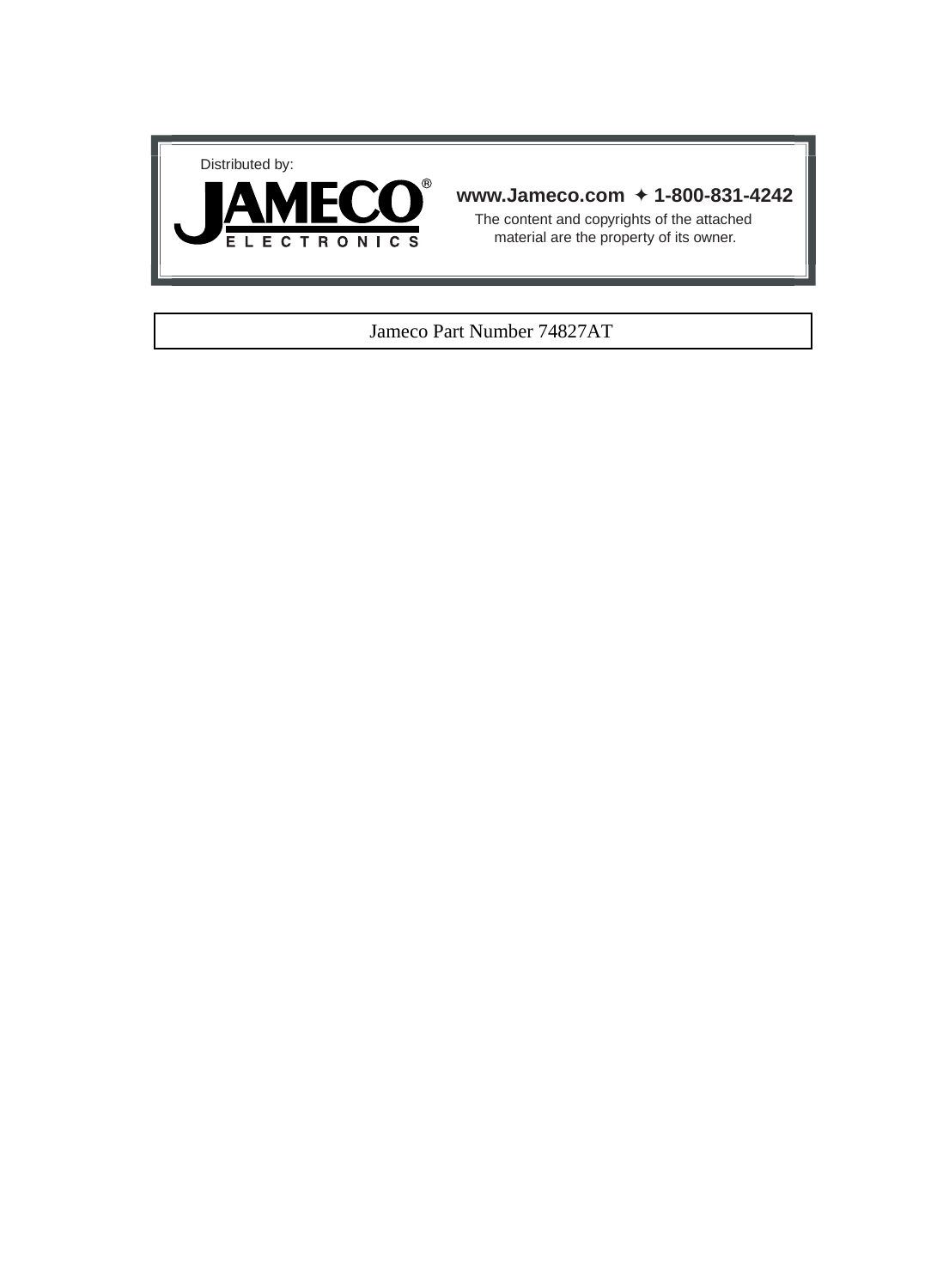#### **Features**

- **Fast Read Access Time 120 ns**
- **Fast Byte Write 200 µs or 1 ms**
- **Self-timed Byte Write Cycle**
	- **– Internal Address and Data Latches**
		- **– Internal Control Timer**
- **– Automatic Clear Before Write**
- **Direct Microprocessor Control**
	- **– READY/BUSY Open Drain Output**
	- **– DATA Polling**
- **Low Power**
	- **– 30 mA Active Current**
	- **– 100 µA CMOS Standby Current**
- **High Reliability**
	- **– Endurance: 10<sup>4</sup> or 10<sup>5</sup> Cycles**
	- **– Data Retention: 10 Years**
- **5V** ± **10% Supply**
- **CMOS and TTL Compatible Inputs and Outputs**
- **JEDEC Approved Byte-wide Pinout**
- **Commercial and Industrial Temperature Ranges**

# **Description**

The AT28C64 is a low-power, high-performance 8,192 words by 8-bit nonvolatile electrically erasable and programmable read only memory with popular, easy-to-use features. The device is manufactured with Atmel's reliable nonvolatile technology.

*(continued)*

## **Pin Configurations**

| <b>Pin Name</b> | <b>Function</b>      |
|-----------------|----------------------|
| $AO - A12$      | Addresses            |
| $\overline{CE}$ | <b>Chip Enable</b>   |
| Œ               | <b>Output Enable</b> |
| WF              | Write Enable         |
| I/O0 - I/O7     | Data Inputs/Outputs  |
| <b>RDY/BUSY</b> | Ready/Busy Output    |
| NC.             | No Connect           |
| DC              | Don't Connect        |





Note: PLCC package pins 1 and 17 are DON'T CONNECT.





**64K (8K x 8) Parallel EEPROMs**

# **AT28C64 AT28C64X**

Rev. 0001H–12/99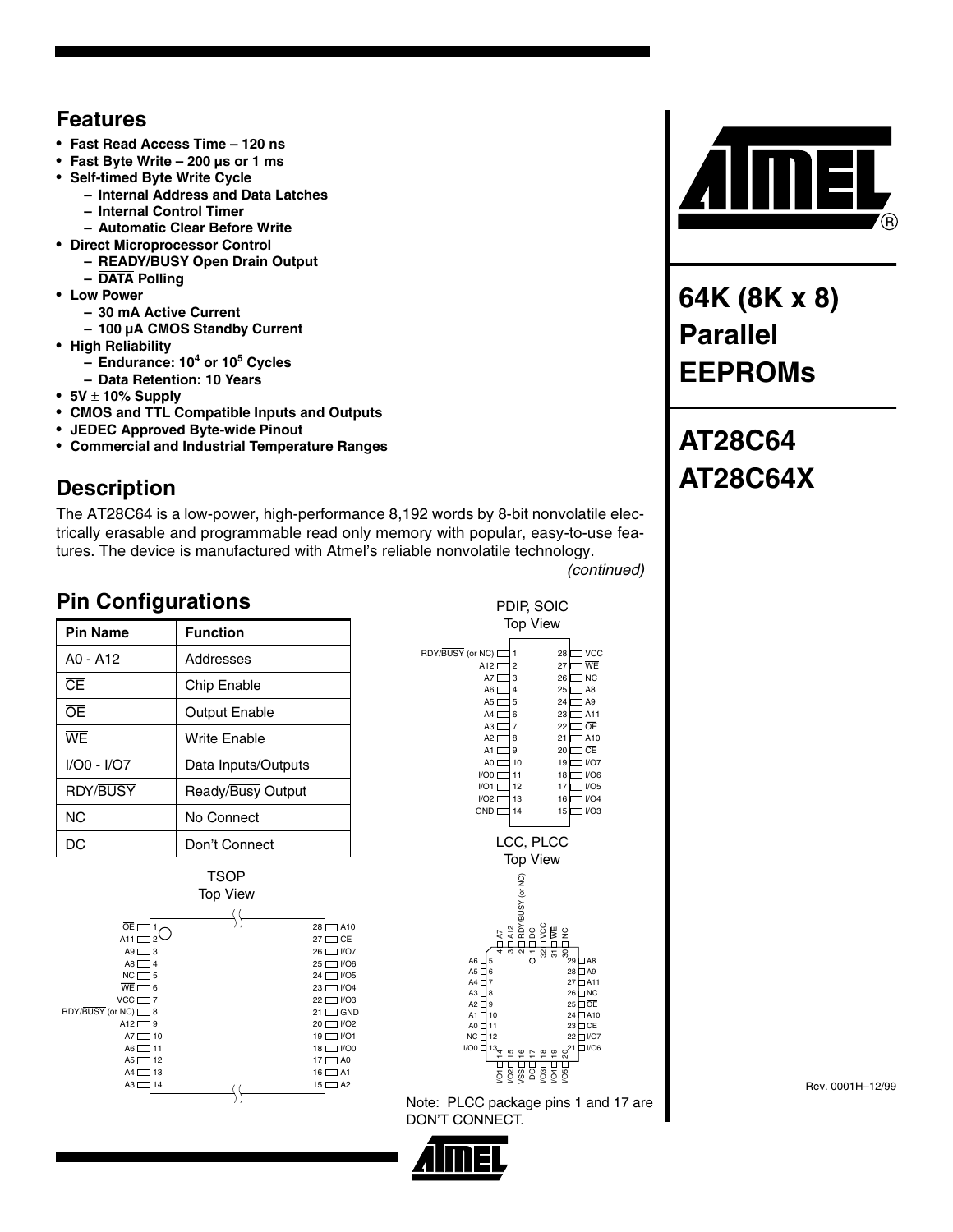

The AT28C64 is accessed like a Static RAM for the read or write cycles without the need for external components. During a byte write, the address and data are latched internally, freeing the microprocessor address and data bus for other operations. Following the initiation of a write cycle, the device will go to a busy state and automatically clear and write the latched data using an internal control timer. The device includes two methods for detecting the end of a write cycle, level detection of RDY/BUSY (unless pin 1 is N.C.) and  $\overline{DATA}$  Polling of I/O<sub>7</sub>. Once the end of a write

#### **Block Diagram**

cycle has been detected, a new access for a read or write can begin.

The CMOS technology offers fast access times of 120 ns at low power dissipation. When the chip is deselected the standby current is less than 100  $\mu$ A.

Atmel's AT28C64 has additional features to ensure high quality and manufacturability. The device utilizes error correction internally for extended endurance and for improved data retention characteristics. An extra 32 bytes of EEPROM are available for device identification or tracking.



#### **Absolute Maximum Ratings\***

| All Input Voltages (including NC Pins) |
|----------------------------------------|
| All Output Voltages                    |
| Voltage on OE and A9                   |

\*NOTICE: Stresses beyond those listed under "Absolute Maximum Ratings" may cause permanent damage to the device. This is a stress rating only and functional operation of the device at these or any other conditions beyond those indicated in the operational sections of this specification is not implied. Exposure to absolute maximum rating conditions for extended periods may affect device reliability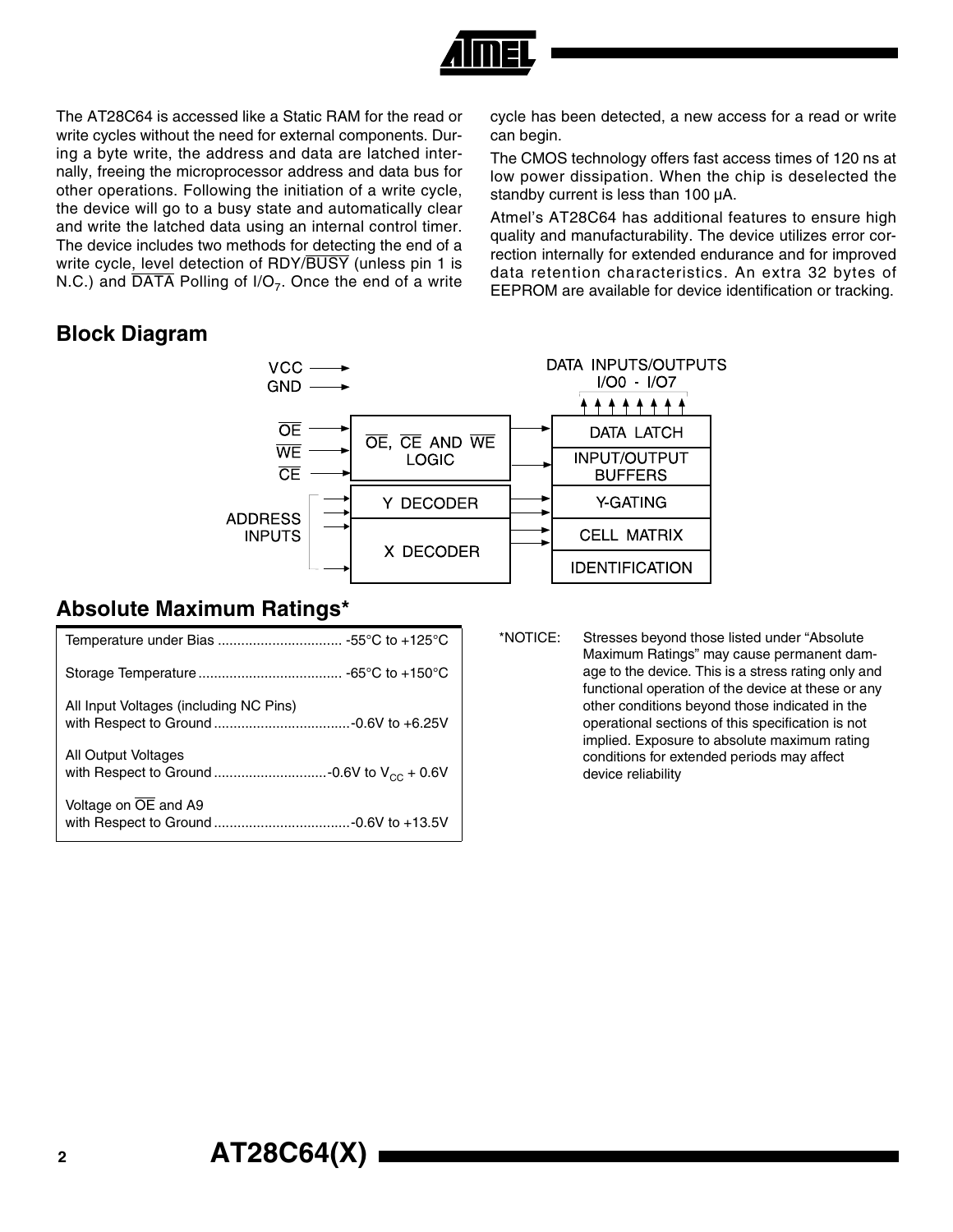#### **Device Operation**

**READ:** The AT28C64 is accessed like a Static RAM. When  $\overline{CE}$  and  $\overline{OE}$  are low and  $\overline{WE}$  is high, the data stored at the memory location determined by the address pins is asserted on the outputs. The outputs are put in a high impedance state whenever  $\overline{\text{CE}}$  or  $\overline{\text{OE}}$  is high. This dual line control gives designers increased flexibility in preventing bus contention.

**BYTE WRITE:** Writing data into the AT28C64 is similar to writing into a Static RAM. A low pulse on the WE or CE input with  $\overline{OE}$  high and  $\overline{CE}$  or  $\overline{WE}$  low (respectively) initiates a byte write. The address location is latched on the falling edge of  $\overline{WE}$  (or  $\overline{CE}$ ); the new data is latched on the rising edge. Internally, the device performs a self-clear before write. Once a byte write has been started, it will automatically time itself to completion. Once a programming operation has been initiated and for the duration of  $t_{WC}$ , a read operation will effectively be a polling operation.

**FAST BYTE WRITE:** The AT28C64E offers a byte write time of 200 µs maximum. This feature allows the entire device to be rewritten in 1.6 seconds.

**READY/BUSY:** Pin 1 is an open drain RDY/BUSY output that can be used to detect the end of a write cycle. RDY/BUSY is actively pulled low during the write cycle and is released at the completion of the write. The open drain connection allows for OR-tying of several devices to the

same RDY/BUSY line. The RDY/BUSY pin is not connected for the AT28C64X.

**DATA POLLING:** The AT28C64 provides DATA Polling to signal the completion of a write cycle. During a write cycle, an attempted read of the data being written results in the complement of that data for  $I/O<sub>7</sub>$  (the other outputs are indeterminate). When the write cycle is finished, true data appears on all outputs.

**WRITE PROTECTION:** Inadvertent writes to the device are protected against in the following ways: (a)  $V_{CC}$  sense – if  $V_{CC}$  is below 3.8V (typical) the write function is inhibited; (b)  $V_{CC}$  power on delay – once  $V_{CC}$  has reached 3.8V the device will automatically time out 5 ms (typical) before allowing a byte write; and (c) write inhibit – holding any one of  $\overline{OE}$  low,  $\overline{CE}$  high or  $\overline{WE}$  high inhibits byte write cycles.

**CHIP CLEAR:** The contents of the entire memory of the AT28C64 may be set to the high state by the CHIP CLEAR operation. By setting  $\overline{CE}$  low and  $\overline{OE}$  to 12 volts, the chip is cleared when a 10 msec low pulse is applied to WE.

**DEVICE IDENTIFICATION:** An extra 32 bytes of EEPROM memory are available to the user for device identification. By raising A9 to  $12 \pm 0.5V$  and using address locations 1FE0H to 1FFFH the additional bytes may be written to or read from in the same manner as the regular memory array.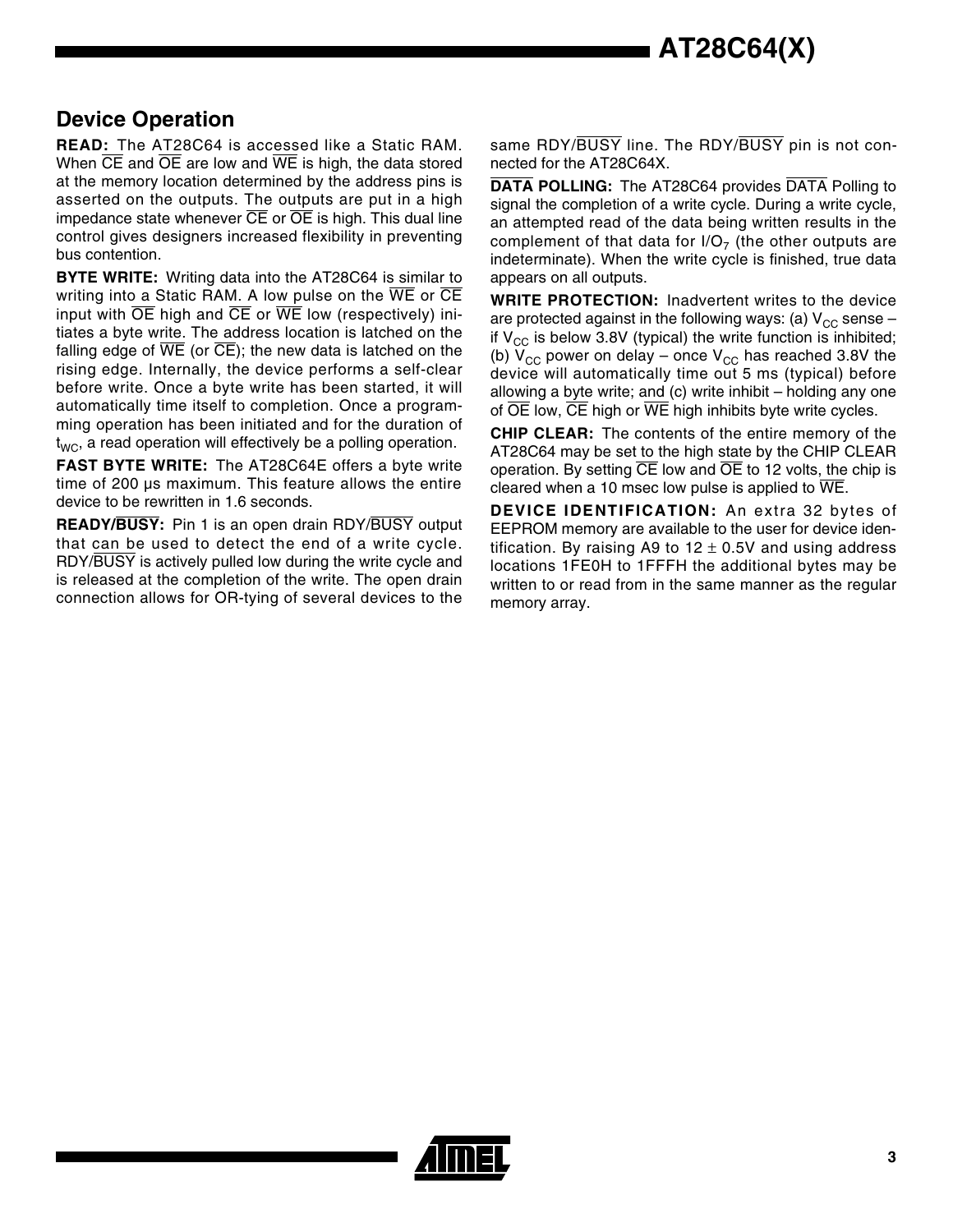

## **DC and AC Operating Range**

|                              |      | AT28C64-12                      | AT28C64-15                      | AT28C64-20                      | AT28C64-25    |
|------------------------------|------|---------------------------------|---------------------------------|---------------------------------|---------------|
| Operating                    | Com. | $0^{\circ}$ C - 70 $^{\circ}$ C | $0^{\circ}$ C - 70 $^{\circ}$ C | $0^{\circ}$ C - 70 $^{\circ}$ C | 0°C - 70°C    |
| Temperature (Case)           | Ind. | -40°C - 85°C                    | -40°C - 85°C                    | -40°C - 85°C                    | -40°C - 85°C  |
| V <sub>CC</sub> Power Supply |      | $5V \pm 10\%$                   | $5V \pm 10\%$                   | $5V \pm 10\%$                   | $5V \pm 10\%$ |

#### **Operating Modes**

| Mode                  | CE              | $\overline{OE}$ | <b>WE</b>                  | I/O       |
|-----------------------|-----------------|-----------------|----------------------------|-----------|
| Read                  | $V_{IL}$        | $V_{IL}$        | $\mathsf{V}_{\mathsf{IH}}$ | $D_{OUT}$ |
| $Write^{(2)}$         | $V_{IL}$        | $V_{\text{IH}}$ | $V_{IL}$                   | $D_{IN}$  |
| Standby/Write Inhibit | $V_{\text{IH}}$ | $X^{(1)}$       | χ                          | High Z    |
| Write Inhibit         | х               | x               | $V_{IH}$                   |           |
| Write Inhibit         | Χ               | $V_{IL}$        | х                          |           |
| <b>Output Disable</b> | х               | $V_{\text{IH}}$ | х                          | High Z    |
| Chip Erase            | $V_{IL}$        | $V_H^{(3)}$     | $V_{IL}$                   | High Z    |

Notes: 1. X can be  $V_{IL}$  or  $V_{IH}$ .

2. Refer to AC programming waveforms.

3.  $V_H = 12.0V \pm 0.5V$ .

#### **DC Characteristics**

| Symbol          | <b>Parameter</b>                     | <b>Condition</b>                                                   | <b>Min</b> | <b>Max</b> | <b>Units</b> |        |
|-----------------|--------------------------------------|--------------------------------------------------------------------|------------|------------|--------------|--------|
| ŀц              | Input Load Current                   | $V_{IN}$ = 0V to $V_{CC}$ + 1V                                     |            | 10         | μA           |        |
| $I_{LO}$        | Output Leakage Current               | $V_{\text{I/O}}$ = 0V to $V_{\text{CC}}$                           |            |            | 10           | μA     |
| $I_{SB1}$       | V <sub>CC</sub> Standby Current CMOS | $\overline{CE}$ = V <sub>CC</sub> - 0.3V to V <sub>CC</sub> + 1.0V |            |            | 100          | μA     |
|                 |                                      |                                                                    | Com.       |            | 2            | mA     |
| $I_{SB2}$       | V <sub>CC</sub> Standby Current TTL  | $\overline{CE}$ = 2.0V to $V_{CC}$ + 1.0V                          | Ind.       |            | 3            | mA     |
|                 |                                      | f = 5 MHz; $I_{\text{OUT}}$ = 0 mA<br>$\overline{CE} = V_{IL}$     | Com.       |            | 30           | mA     |
| $I_{\rm CC}$    | V <sub>CC</sub> Active Current AC    |                                                                    | Ind.       |            | 45           | mA     |
| $V_{IL}$        | Input Low Voltage                    |                                                                    |            |            | 0.8          | $\vee$ |
| $V_{\text{IH}}$ | Input High Voltage                   |                                                                    |            | 2.0        |              | $\vee$ |
| $V_{OL}$        | <b>Output Low Voltage</b>            | $I_{\Omega}$ = 2.1 mA<br>$= 4.0$ mA for RDY/BUSY                   |            | 0.45       | V            |        |
| $V_{OH}$        | Output High Voltage                  | $I_{OH} = -400 \mu A$                                              |            | 2.4        |              | V      |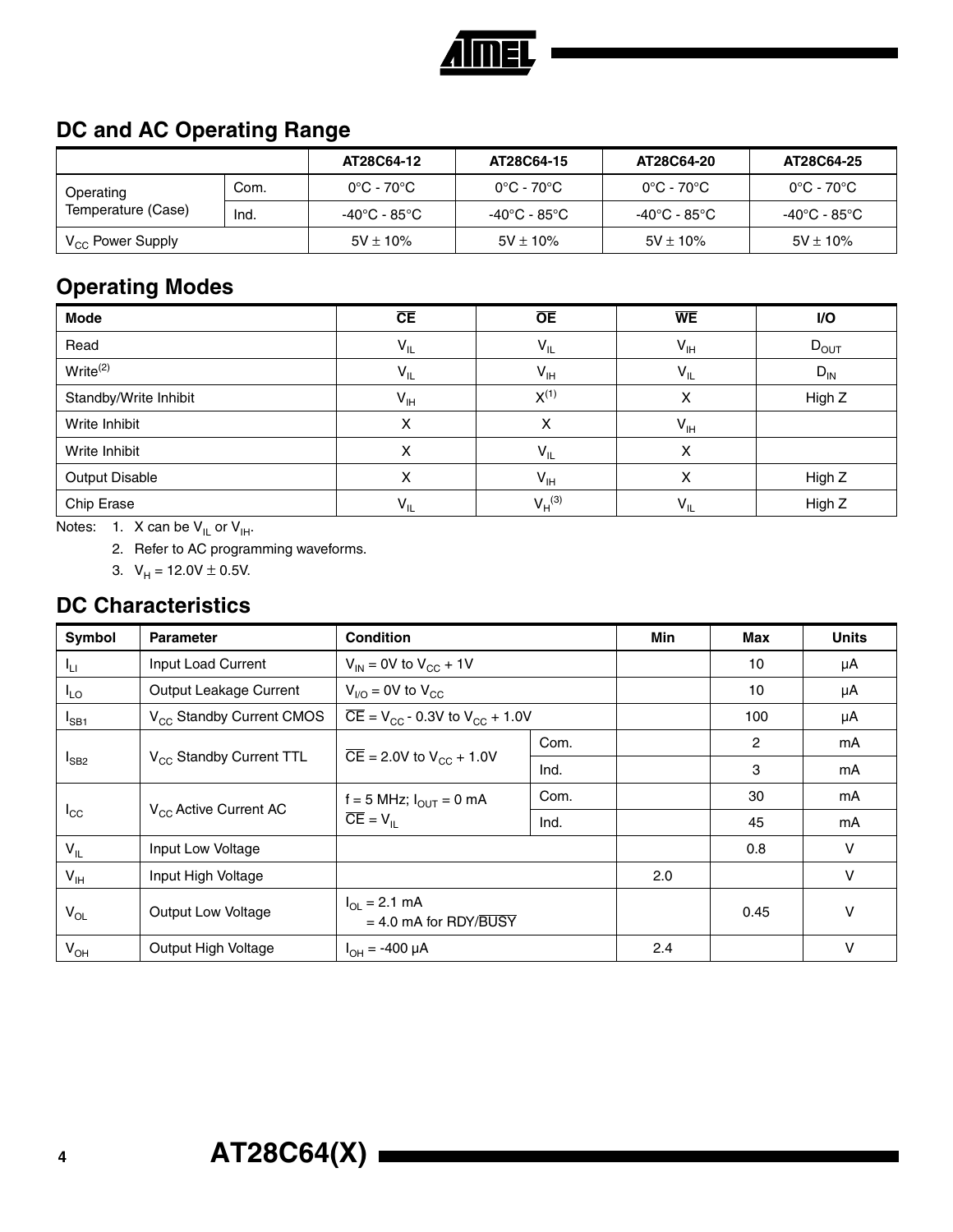## **AC Read Characteristics**

|                              |                                                                 | AT28C64-12        |     |     | AT28C64-15 |     | AT28C64-20 |     | AT28C64-25 |              |
|------------------------------|-----------------------------------------------------------------|-------------------|-----|-----|------------|-----|------------|-----|------------|--------------|
| <b>Symbol</b>                | <b>Parameter</b>                                                | Min<br><b>Max</b> |     | Min | Max        | Min | <b>Max</b> | Min | <b>Max</b> | <b>Units</b> |
| $t_{\text{ACC}}$             | Address to Output Delay                                         |                   | 120 |     | 150        |     | 200        |     | 250        | ns           |
| $t_{CE}$ <sup>(1)</sup>      | CE to Output Delay                                              |                   | 120 |     | 150        |     | 200        |     | 250        | ns           |
| $t_{OE}$ <sup>(2)</sup>      | OE to Output Delay                                              |                   | 60  | 10  | 70         | 10  | 80         | 10  | 100        | ns           |
| $t_{DF}^{(3)(4)}$            | CE or OE High to Output Float                                   | 0                 | 45  | 0   | 50         | 0   | 55         | 0   | 60         | ns           |
| $\mathfrak{r}_{\mathsf{OH}}$ | Output Hold from OE, CE or<br>Address, whichever occurred first | 0                 |     | 0   |            | 0   |            | 0   |            | ns           |

### AC Read Waveforms<sup>(1)(2)(3)(4)</sup>



- Notes: 1.  $\overline{CE}$  may be delayed up to  $t_{ACC}$   $t_{CE}$  after the address transition without impact on  $t_{ACC}$ .
	- 2.  $\overline{OE}$  may be delayed up to t<sub>CE</sub> t<sub>OE</sub> after the falling edge of  $\overline{CE}$  without impact on t<sub>CE</sub> or by t<sub>ACC</sub> t<sub>OE</sub> after an address change without impact on  $t_{ACC}$ .
	- 3.  $t_{DF}$  is specified from  $\overline{OE}$  or  $\overline{CE}$  whichever occurs first (C<sub>L</sub> = 5 pF).
	- 4. This parameter is characterized and is not 100% tested.

#### **Input Test Waveforms and Measurement Level**





## **Pin Capacitance**

 $f = 1$  MHz, T =  $25^{\circ}C^{(1)}$ 

| Symbol           | Typ | <b>Max</b> | <b>Units</b> | <b>Conditions</b>     |
|------------------|-----|------------|--------------|-----------------------|
| $V_{\text{IN}}$  |     |            | D٣           | $V_{IN} = 0V$         |
| $v_{\text{OUT}}$ |     | $\sim$     | p⊦           | $V_{\text{OUT}} = 0V$ |

Note: 1. This parameter is characterized and is not 100% tested.

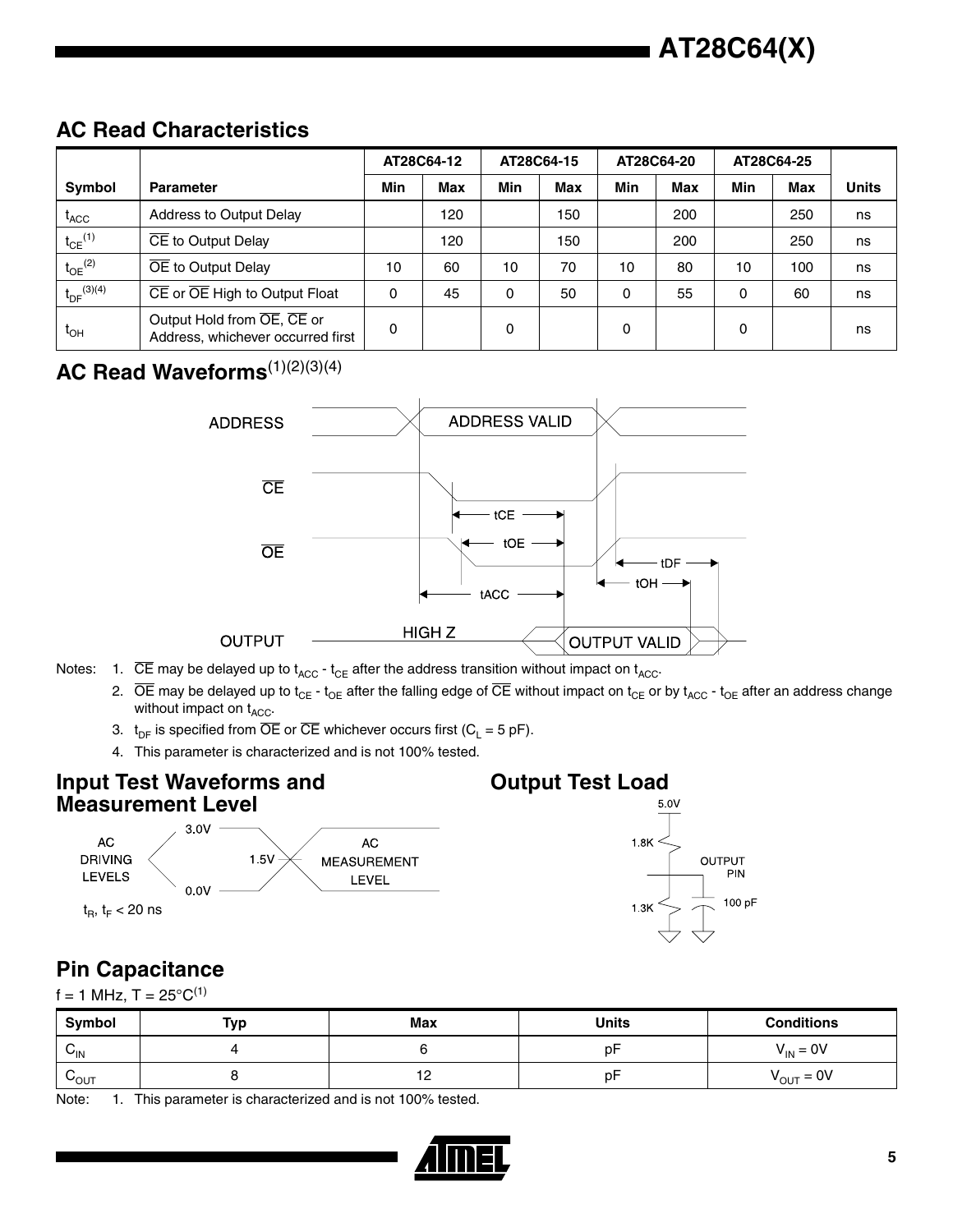

## **AC Write Characteristics**

| Symbol                   | <b>Parameter</b>                                                                              |          | <b>Min</b> | Max | <b>Units</b> |
|--------------------------|-----------------------------------------------------------------------------------------------|----------|------------|-----|--------------|
| $t_{AS}$ , $t_{OES}$     | Address, OE Setup Time                                                                        | 10       |            | ns  |              |
| $t_{AH}$                 | Address Hold Time                                                                             | 50       |            | ns  |              |
| t <sub>WP</sub>          | Write Pulse Width (WE or CE)                                                                  | 100      | 1000       | ns  |              |
| $t_{DS}$                 | Data Setup Time                                                                               | 50       |            | ns  |              |
| $\rm t_{DH},\rm t_{OEH}$ | Data, OE Hold Time                                                                            | 10       |            | ns  |              |
| $t_{CS}$ , $t_{CH}$      | $\overline{CE}$ to $\overline{WE}$ and $\overline{WE}$ to $\overline{CE}$ Setup and Hold Time | $\Omega$ |            | ns  |              |
| $t_{DB}$                 | Time to Device Busy                                                                           |          | 50         | ns  |              |
|                          |                                                                                               | AT28C64  |            |     | ms           |
| $t_{WC}$                 | Write Cycle Time (option available)                                                           | AT28C64E |            | 200 | μs           |

#### **AC Write Waveforms**

#### **WE Controlled**



### **CE Controlled**



**<sup>6</sup> AT28C64(X)**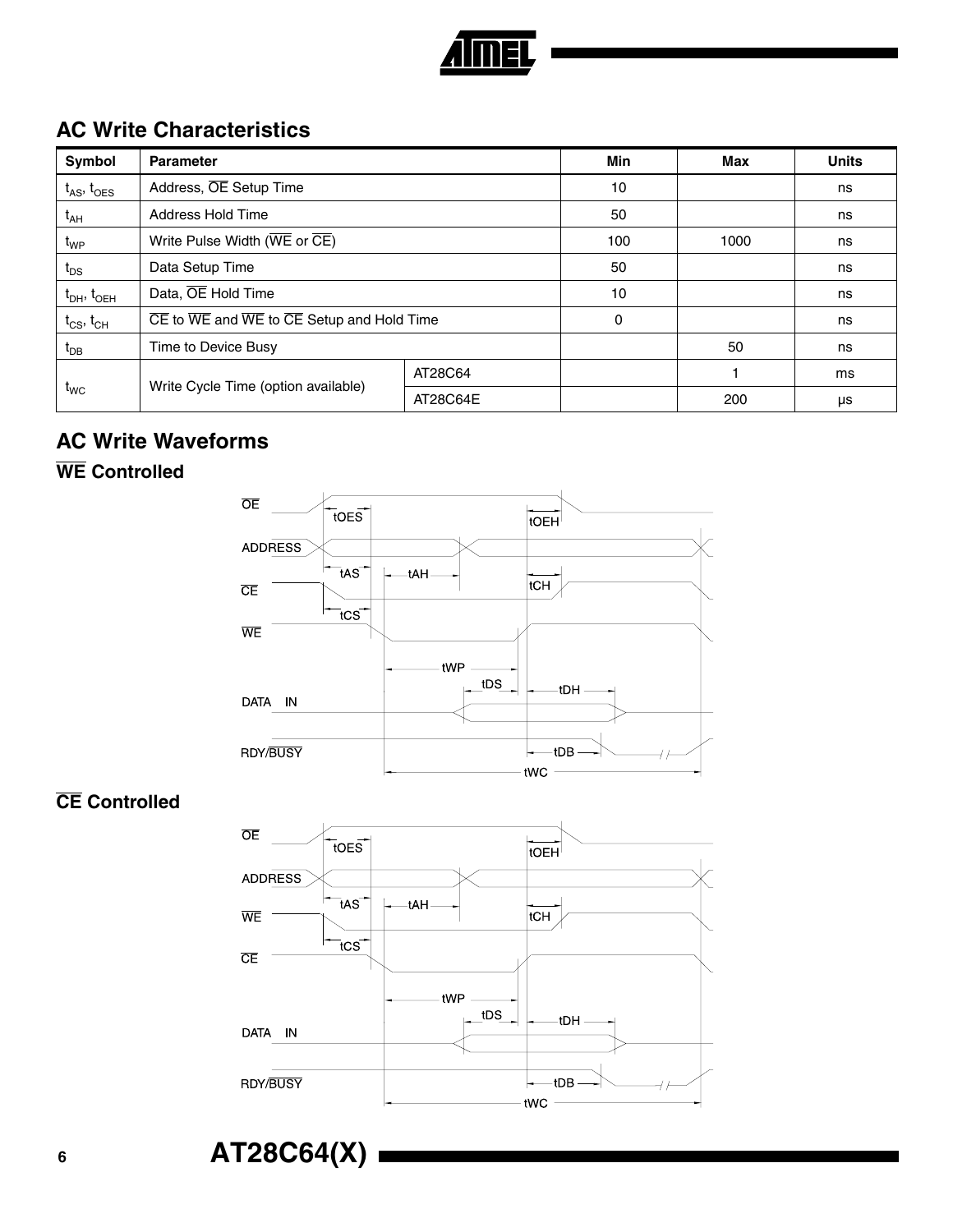# **Data Polling Characteristics**(1)

| Symbol           | <b>Parameter</b>                               | Min | <b>Typ</b> | <b>Max</b> | <b>Units</b> |
|------------------|------------------------------------------------|-----|------------|------------|--------------|
| <sup>L</sup> DH  | Data Hold Time                                 | 10  |            |            | ns           |
| <sup>I</sup> OEH | OE Hold Time                                   | 10  |            |            | ns           |
| $L_{OE}$         | $\overline{OE}$ to Output Delay <sup>(2)</sup> |     |            |            | ns           |
| $I_{WR}$         | Write Recovery Time                            | 0   |            |            | ns           |

Notes: 1. These parameters are characterized and not 100% tested.

2. See "AC Read Characteristics".

### **Data Polling Waveforms**



# **Chip Erase Waveforms**



 $t<sub>S</sub> = t<sub>H</sub> = 1$  µsec (min.)  $t_W = 10$  msec (min.)  $V_H = 12.0 \pm 0.5V$ 

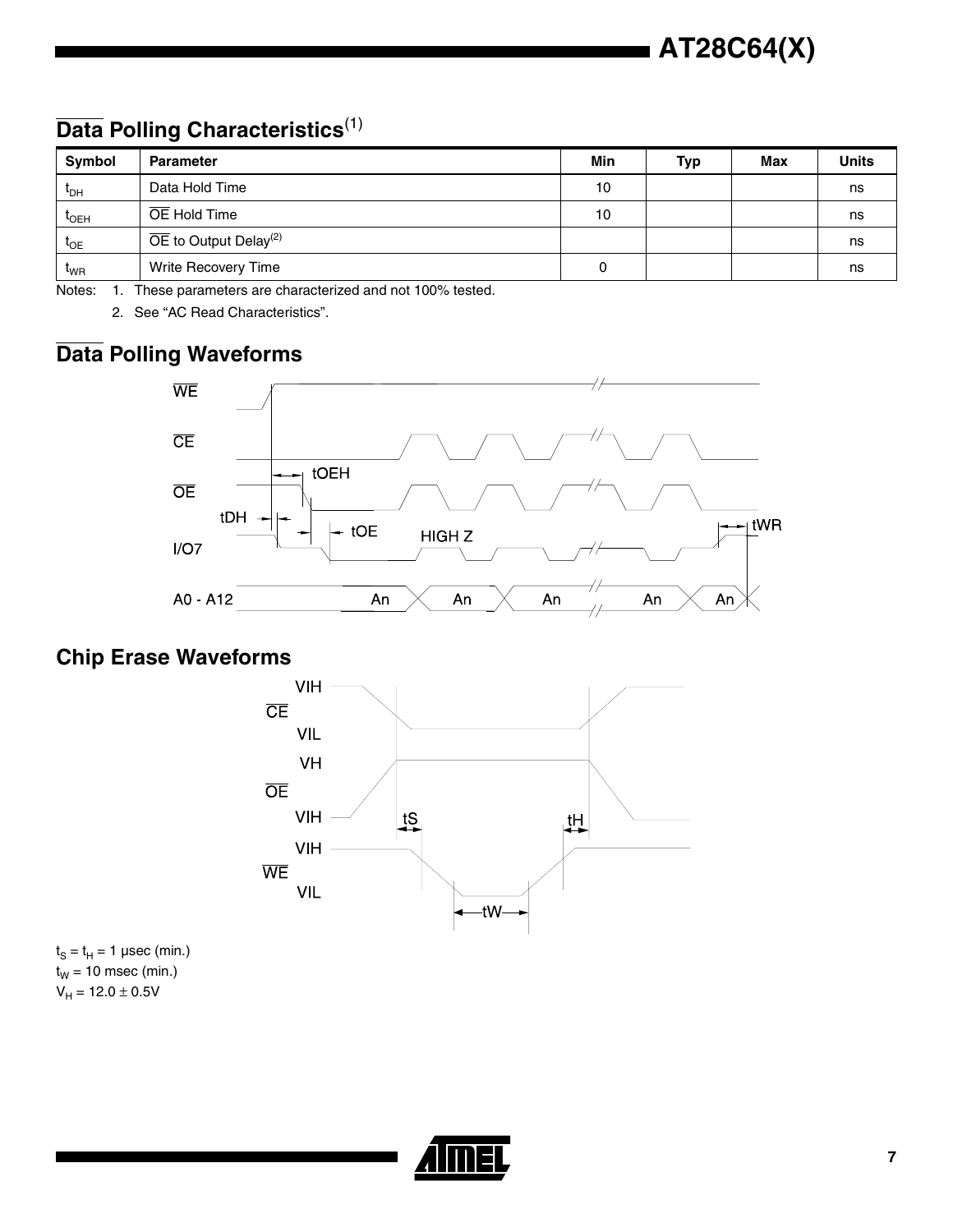

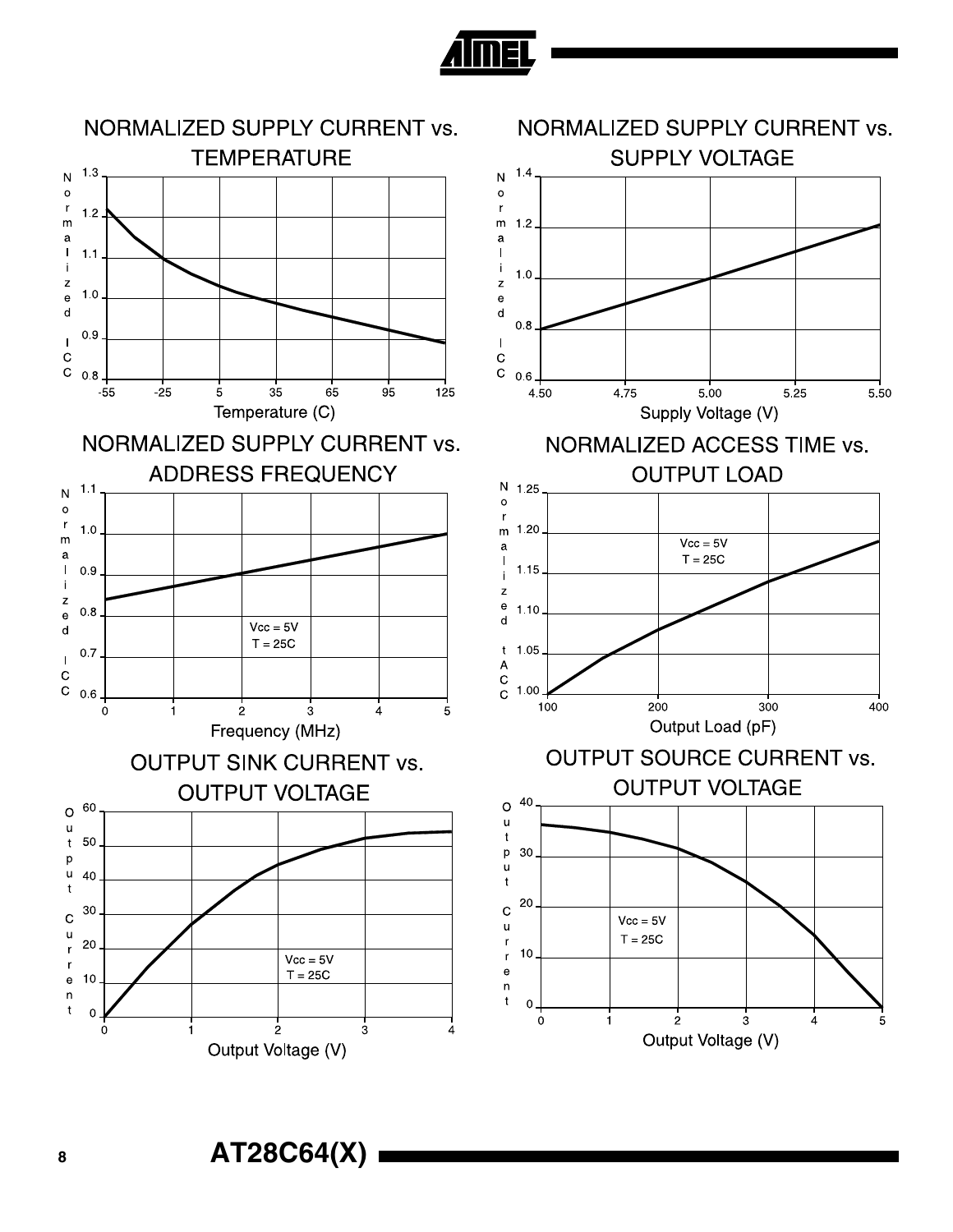

# **AT28C64 Ordering Information**

| $t_{ACC}$ | $I_{CC}$ (mA) |                |                      |            |                                            |
|-----------|---------------|----------------|----------------------|------------|--------------------------------------------|
| (ns)      | <b>Active</b> | <b>Standby</b> | <b>Ordering Code</b> | Package    | <b>Operation Range</b>                     |
| 120       | 30            | 0.1            | AT28C64(E)-12JC      | 32J        | Commercial                                 |
|           |               |                | AT28C64(E)-12PC      | 28P6       | ( $0^{\circ}$ C to $70^{\circ}$ C)         |
|           |               |                | AT28C64(E)-12SC      | <b>28S</b> |                                            |
|           |               |                | AT28C64(E)-12TC      | 28T        |                                            |
|           | 45            | 0.1            | AT28C64(E)-12JI      | 32J        | Industrial                                 |
|           |               |                | AT28C64(E)-12PI      | 28P6       | (-40°C to 85°C)                            |
|           |               |                | AT28C64(E)-12SI      | <b>28S</b> |                                            |
|           |               |                | AT28C64(E)-12TI      | 28T        |                                            |
| 150       | 30            | 0.1            | AT28C64(E)-15JC      | 32J        | Commercial                                 |
|           |               |                | AT28C64(E)-15PC      | 28P6       | (0 $\rm ^{\circ}C$ to 70 $\rm ^{\circ}C$ ) |
|           |               |                | AT28C64(E)-15SC      | <b>28S</b> |                                            |
|           |               |                | AT28C64(E)-15TC      | 28T        |                                            |
|           | 45            | 0.1            | AT28C64(E)-15JI      | 32J        | Industrial                                 |
|           |               |                | AT28C64(E)-15PI      | 28P6       | (-40°C to 85°C)                            |
|           |               |                | AT28C64(E)-15SI      | <b>28S</b> |                                            |
|           |               |                | AT28C64(E)-15TI      | 28T        |                                            |
| 200       | 30            | 0.1            | AT28C64(E)-20JC      | 32J        | Commercial                                 |
|           |               |                | AT28C64(E)-20PC      | 28P6       | ( $0^{\circ}$ C to $70^{\circ}$ C)         |
|           |               |                | AT28C64(E)-20SC      | <b>28S</b> |                                            |
|           |               |                | AT28C64(E)-20TC      | <b>28T</b> |                                            |
|           | 45            | 0.1            | AT28C64(E)-20JI      | 32J        | Industrial                                 |
|           |               |                | AT28C64(E)-20PI      | 28P6       | (-40°C to 85°C)                            |
|           |               |                | AT28C64(E)-20SI      | <b>28S</b> |                                            |
|           |               |                | AT28C64(E)-20TI      | 28T        |                                            |
| 250       | 30            | 0.1            | AT28C64(E)-25JC      | 32J        | Commercial                                 |
|           |               |                | AT28C64(E)-25PC      | 28P6       | (0 $\rm ^{\circ}C$ to 70 $\rm ^{\circ}C$ ) |
|           |               |                | AT28C64(E)-25SC      | <b>28S</b> |                                            |
|           |               |                | AT28C64(E)-25TC      | <b>28T</b> |                                            |
|           | 45            | 0.1            | AT28C64(E)-25JI      | 32J        | Industrial                                 |
|           |               |                | AT28C64(E)-25PI      | 28P6       | $(-40^{\circ}C$ to $85^{\circ}C)$          |
|           |               |                | AT28C64(E)-25SI      | <b>28S</b> |                                            |
|           |               |                | AT28C64(E)-25TI      | 28T        |                                            |

| Package Type |                                                                                  |  |  |  |  |
|--------------|----------------------------------------------------------------------------------|--|--|--|--|
| 32J          | 32-lead, Plastic J-leaded Chip Carrier (PLCC)                                    |  |  |  |  |
| 28P6         | 28-lead, 0.600" Wide, Plastic Dull Inline Package (PDIP)                         |  |  |  |  |
| <b>28S</b>   | 28-lead, 0.300" Wide, Plastic Gull Wing, Small Outline (SOIC)                    |  |  |  |  |
| 28T          | 28-lead, Plastic Thin Small Outline Package (TSOP)                               |  |  |  |  |
|              | <b>Options</b>                                                                   |  |  |  |  |
| <b>Blank</b> | Standard Device: Endurance = 10K Write Cycles; Write Time = 1 ms                 |  |  |  |  |
| Е            | High Endurance Option: Endurance = $100K$ Write Cycles; Write Time = $200 \mu s$ |  |  |  |  |

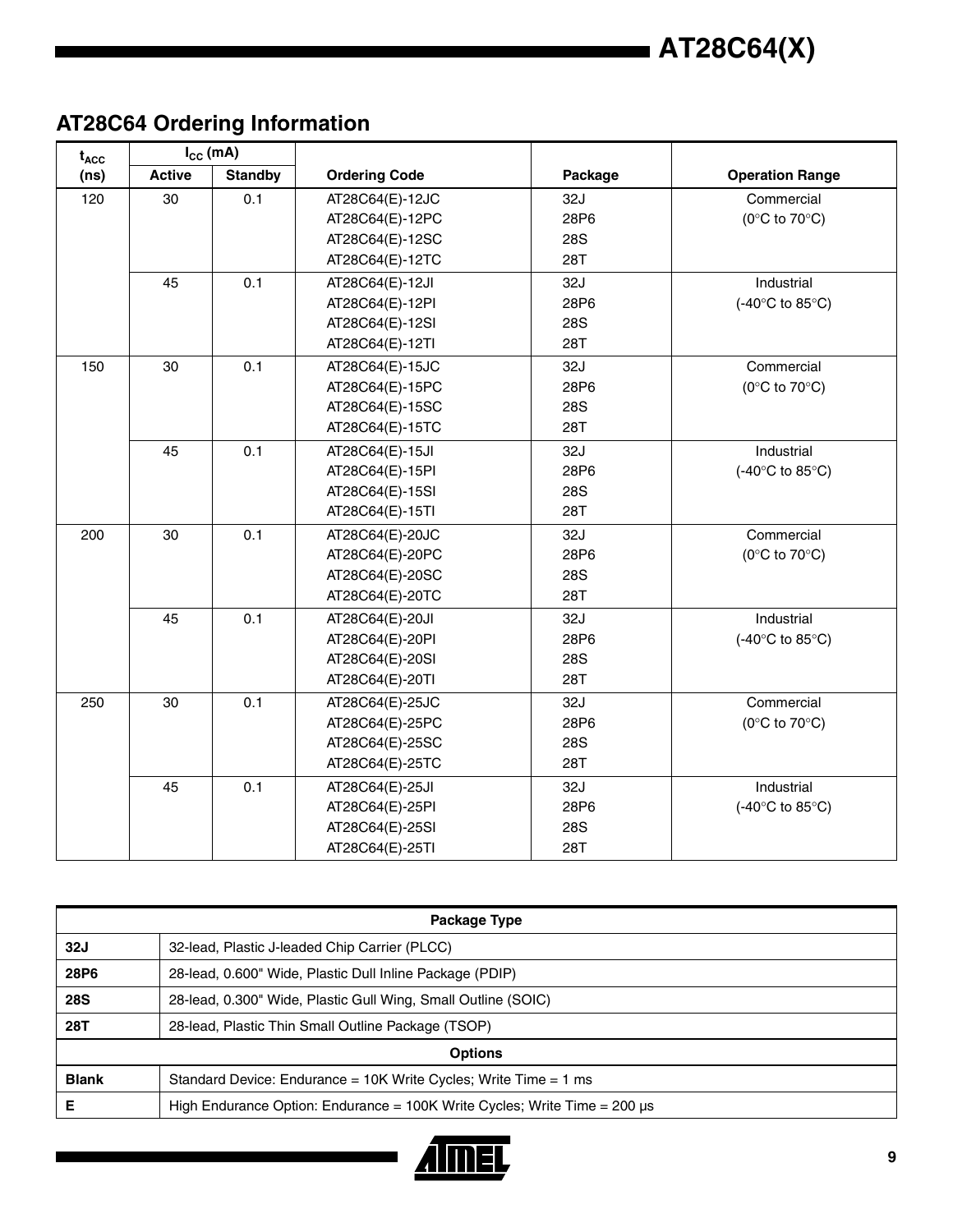

# **AT28C64X Ordering Information**

| $t_{\text{ACC}}$ | $I_{\text{cc}}$ (mA) |                |                      |         |                                             |
|------------------|----------------------|----------------|----------------------|---------|---------------------------------------------|
| (ns)             | <b>Active</b>        | <b>Standby</b> | <b>Ordering Code</b> | Package | <b>Operation Range</b>                      |
| 150              | 30                   | 0.1            | AT28C64X-15JC        | 32J     | Commercial                                  |
|                  |                      |                | AT28C64X-15PC        | 28P6    | ( $0^{\circ}$ C to $70^{\circ}$ C)          |
|                  |                      |                | AT28C64X-15SC        | 28S     |                                             |
|                  |                      |                | AT28C64X-15TC        | 28T     |                                             |
|                  | 45                   | 0.1            | AT28C64X-15JI        | 32J     | Industrial                                  |
|                  |                      |                | AT28C64X-15PI        | 28P6    | (-40 $\textdegree$ C to 85 $\textdegree$ C) |
|                  |                      |                | AT28C64X-15SI        | 28S     |                                             |
|                  |                      |                | AT28C64X-15TI        | 28T     |                                             |
| 200              | 30                   | 0.1            | AT28C64X-20JC        | 32J     | Commercial                                  |
|                  |                      |                | AT28C64X-20PC        | 28P6    | ( $0^{\circ}$ C to $70^{\circ}$ C)          |
|                  |                      |                | AT28C64X-20SC        | 28S     |                                             |
|                  |                      |                | AT28C64X-20TC        | 28T     |                                             |
|                  | 45                   | 0.1            | AT28C64X-20JI        | 32J     | Industrial                                  |
|                  |                      |                | AT28C64X-20PI        | 28P6    | $(-40^{\circ}C \text{ to } 85^{\circ}C)$    |
|                  |                      |                | AT28C64X-20SI        | 28S     |                                             |
|                  |                      |                | AT28C64X-20TI        | 28T     |                                             |
| 250              | 30                   | 0.1            | AT28C64X-25JC        | 32J     | Commercial                                  |
|                  |                      |                | AT28C64X-25PC        | 28P6    | ( $0^{\circ}$ C to $70^{\circ}$ C)          |
|                  |                      |                | AT28C64X-25SC        | 28S     |                                             |
|                  |                      |                | AT28C64X-25TC        | 28T     |                                             |
|                  | 45                   | 0.1            | AT28C64X-25JI        | 32J     | Industrial                                  |
|                  |                      |                | AT28C64X-25PI        | 28P6    | $(-40^{\circ}C \text{ to } 85^{\circ}C)$    |
|                  |                      |                | AT28C64X-25SI        | 28S     |                                             |
|                  |                      |                | AT28C64X-25TI        | 28T     |                                             |

#### **Valid Part Numbers**

The following table lists standard Atmel products that can be ordered.

| <b>Device Numbers</b> | <b>Speed</b> | <b>Package and Temperature Combinations</b> |
|-----------------------|--------------|---------------------------------------------|
| <b>AT28C64 X</b>      | 12           | JC, JI, PC, PI, SC, SI, TC, TI              |
| <b>AT28C64 X</b>      | 15           | JC, JI, PC, PI, SC, SI, TC, TI              |
| <b>AT28C64 X</b>      | 20           | JC, JI, PC, PI, SC, SI, TC, TI              |
| <b>AT28C64 X</b>      | 25           | JC, JI, PC, PI, SC, SI, TC, TI              |

#### **Die Products**

Reference Section: Parallel EEPROM Die Products

| Package Type |                                                               |  |
|--------------|---------------------------------------------------------------|--|
| <b>32J</b>   | 32-lead, Plastic J-leaded Chip Carrier (PLCC)                 |  |
| 28P6         | 28-lead, 0.600" Wide, Plastic Dull Inline Package (PDIP)      |  |
| <b>28S</b>   | 28-lead, 0.300" Wide, Plastic Gull Wing, Small Outline (SOIC) |  |
| 28T          | 28-lead, Plastic Thin Small Outline Package (TSOP)            |  |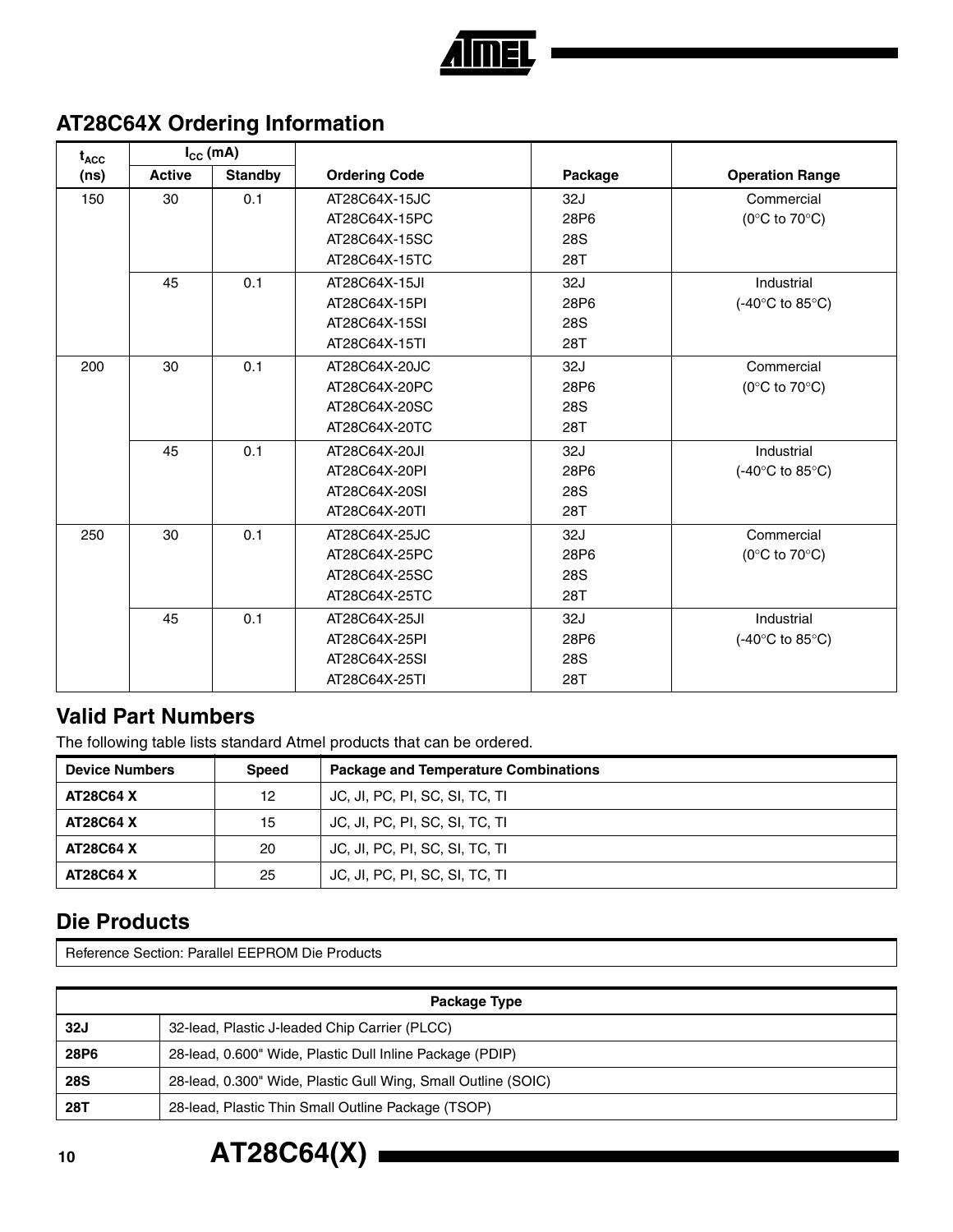#### **Packaging Information**